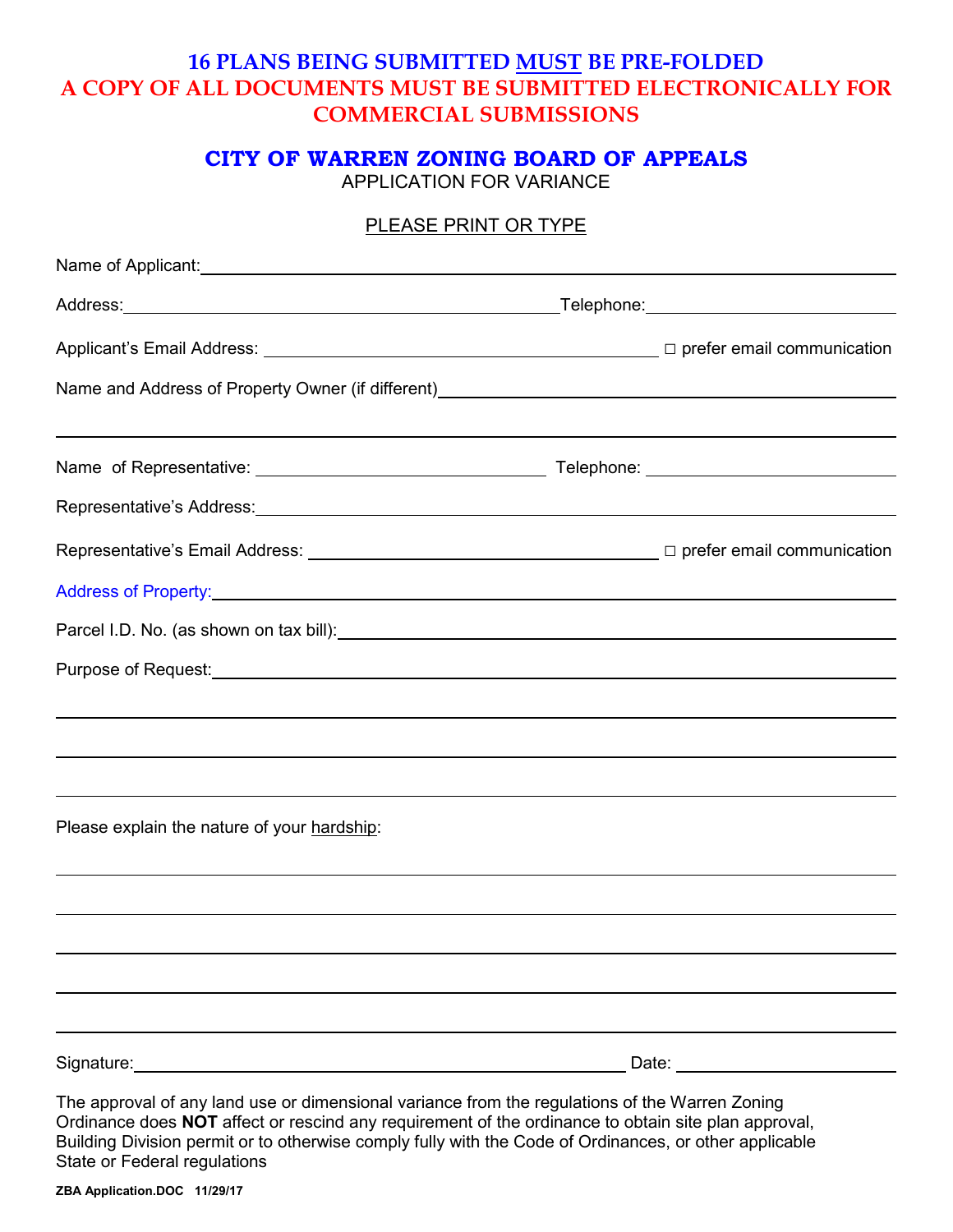## AFFIDAVIT OF OWNERSHIP OF LAND IN THE CITY OF WARREN

| I, WE<br>Name(s) of Person(s)                                                                                                                                                                                                                                                      |                                                 |           |
|------------------------------------------------------------------------------------------------------------------------------------------------------------------------------------------------------------------------------------------------------------------------------------|-------------------------------------------------|-----------|
| <b>OF</b>                                                                                                                                                                                                                                                                          |                                                 |           |
| Address, City, State                                                                                                                                                                                                                                                               | Zip                                             | Telephone |
| Title of Officer OF Name of Company<br><b>THE</b>                                                                                                                                                                                                                                  |                                                 |           |
| BEING DULY SWORN, DEPOSE(S) AND SAY(S) THAT                                                                                                                                                                                                                                        |                                                 |           |
| /RECORDED LAND CONTRACT PURCHASER(S) ______/RECORDED DEEDHOLDER(S)                                                                                                                                                                                                                 | I/We/It                                         |           |
| OF LAND FOR WHICH SUBMITTAL HAS BEEN/WILL BE MADE TO THE CITY OF WARREN,<br>MACOMB COUNTY, MICHIGAN IN A:                                                                                                                                                                          |                                                 |           |
| PETITION FOR HEARING BY THE CITY OF WARREN BOARD OF APPEALS                                                                                                                                                                                                                        |                                                 |           |
| FURTHER, THAT<br><u> 1989 - Johann John Stein, markin fizik eta idazlea (</u>                                                                                                                                                                                                      |                                                 |           |
| Name(s) of Person(s)                                                                                                                                                                                                                                                               |                                                 |           |
|                                                                                                                                                                                                                                                                                    |                                                 |           |
|                                                                                                                                                                                                                                                                                    |                                                 |           |
| OF.<br>Address, City, State                                                                                                                                                                                                                                                        |                                                 |           |
|                                                                                                                                                                                                                                                                                    | Zip                                             | Telephone |
| IS/ARE/MY/OUR DESIGNATED REPRESENTATIVE(S) IN THE PROCESSING OF SAID PETITION.                                                                                                                                                                                                     |                                                 |           |
| FURTHER, DEPONENT SAYS NOT.                                                                                                                                                                                                                                                        |                                                 |           |
| <b>SIGNED</b>                                                                                                                                                                                                                                                                      | <u> 1989 - Johann Barnett, fransk politik (</u> | L.S.      |
| *Leave blank if not applicable.                                                                                                                                                                                                                                                    |                                                 |           |
| <b>STATE OF MICHIGAN</b><br>COUNTY OF                                                                                                                                                                                                                                              |                                                 |           |
| TO ME KNOWN TO BE THE INDIVIDUAL (S) NAMED IN                                                                                                                                                                                                                                      |                                                 |           |
| AND WHO EXECUTED THE FOREGOING AFFIDAVIT, FOR THE PURPOSE AS STATED, AND<br>DID SO OF OWN FREE WILL AND DEED.<br>ACKNOWLEDGED THAT                                                                                                                                                 |                                                 |           |
| NOTARY PUBLIC, COUNTY, MICHIGAN                                                                                                                                                                                                                                                    |                                                 |           |
| <b>MY COMMISSION EXPIRES:</b>                                                                                                                                                                                                                                                      | ***********************                         |           |
| NOTICE TO OWNER                                                                                                                                                                                                                                                                    |                                                 |           |
| If a representative appears on your behalf, they must be informed on all pertinent data relative to your<br>request. Failure to answer any question from the Board could result in your request being delayed or<br>denied. IT IS THEREFORE RECOMMENDED THAT YOU appear in person. |                                                 |           |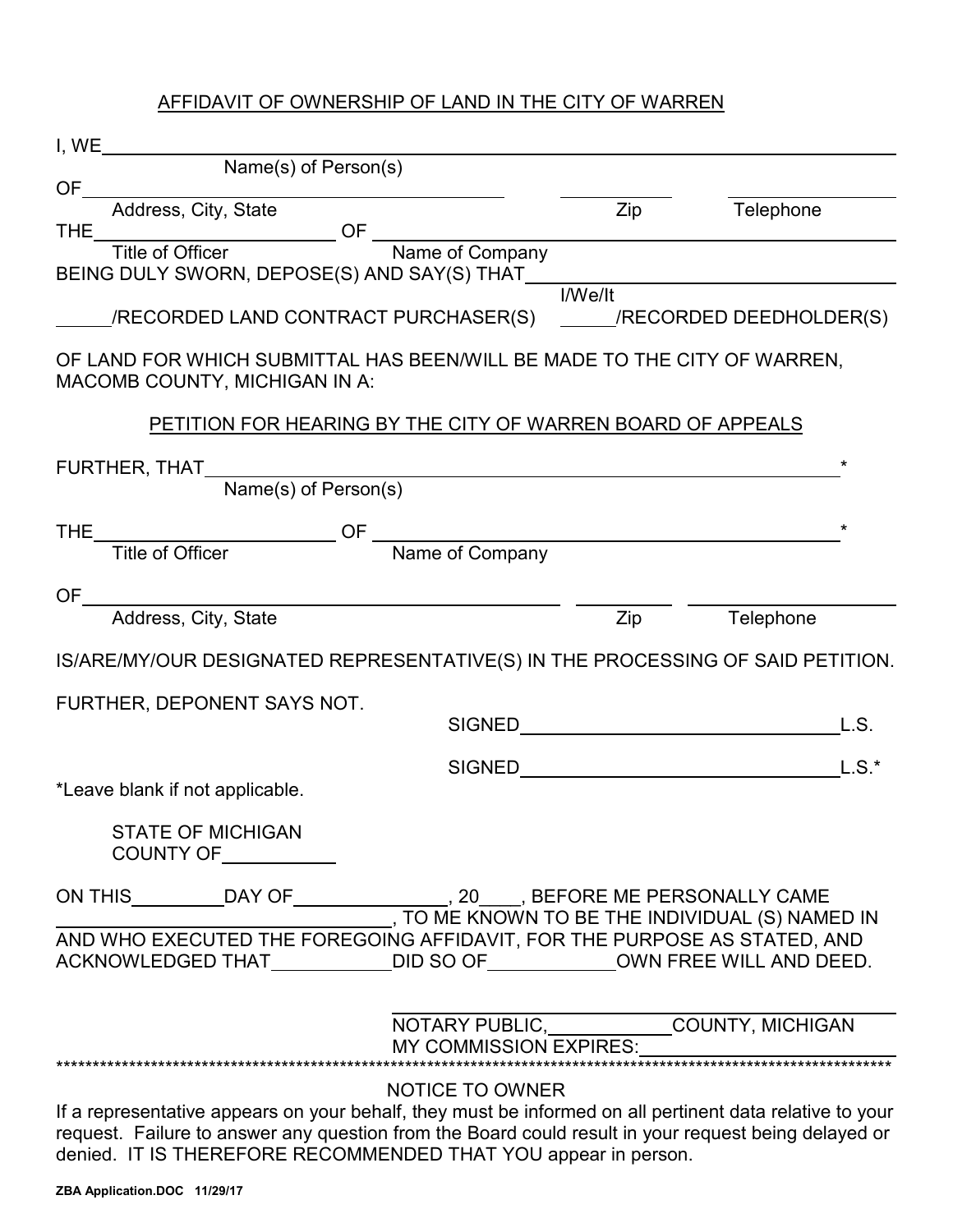#### **Worksheet #1 - Section 20.23 - Non-use variance; practical difficulty standard.**

Non-use variances relate to the modification of applicable area, dimension or structural regulations. The concurring vote of five (5) members of the Board shall be required to approve a non-use variance. **No variation from the provisions or requirements of this article shall be authorized by the Board unless the Board finds that the applicant has demonstrated all of the following to establish there is a practical difficulty in complying with the article requirement.**

*The reason you are seeking the variance must be something that is beyond your control. You cannot justify approval of a variance on the simple contention that it is inconvenient to follow the rules. What extraordinary situation affects only your property and no others in the vicinity or zone?* 

**Use the space provided below to demonstrate how your request will meet the following criteria for a non-use variance.**

*Unreasonable impact/burden.* Strict compliance with area, setback, frontage, height, bulk or density requirements would unreasonably prevent the applicant from using the property for a permitted purpose, or would be unnecessarily burdensome.

*Not self-imposed* **.** The condition was not created by the applicant or a previous owner of the property or reasonably discoverable by the owner.

*Property unique.* The property has unique physical features or characteristics; or the plight is due to unique circumstances of this property and is not due to general neighborhood conditions.

*Not a detriment.* Granting the variance will not result in detriment to nearby properties; will not impair an adequate supply of light and air to the adjacent properties; will not impair the property values in the surrounding area; and will not cause public safety concerns.

*Not personal or economic.* The variance request is not primarily related to personal or economic hardship, rather, it is related to the unique features of the property.

*Necessary.* The variance is necessary for the preservation and enjoyment of a substantial property right similar to that enjoyed by other properties in the same zoning district and in the vicinity.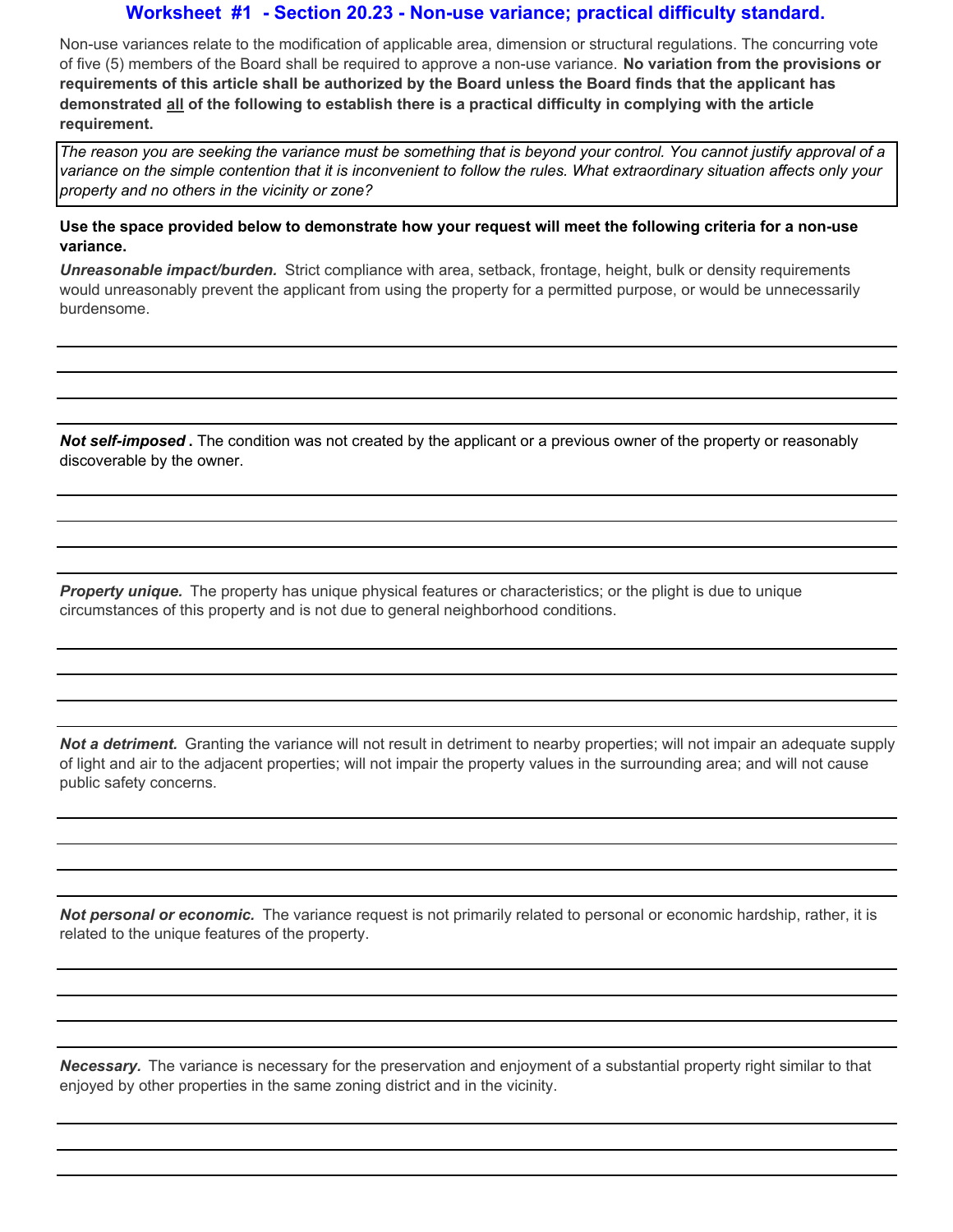#### **Worksheet #2 - Section 20.24 - Land use variance; unnecessary hardship standard.**

A land use variance allows property to be used for a specific use that otherwise is prohibited in the applicable zoning district. The concurring vote of six (6) members of the Board shall be required to approve a land use variance. **A land use variance shall not be authorized by the Board unless the Board finds that the applicant has demonstrated all of the criteria to establish an unnecessary hardship.**

*The reason you are seeking the variance must be something that is beyond your control. You cannot justify approval of a variance on the simple contention that it is inconvenient to follow the rules. What extraordinary situation affects only your property and no others in the vicinity or zone?* 

#### **Use the space provided below to demonstrate how your request will meet the following criteria for a land-use variance.**

*Property cannot be used as zoned.* The characteristics of the property are such that it cannot be used for any use permitted in the zoning district; or the property can only be used for a permitted use at a prohibitive expense and therefore, will not yield a reasonable rate of return; or the characteristics of the property render it valueless or to have only distress value for any of the uses permitted by the zoning district; or this article as it applies to the property is unreasonable and arbitrary; or confiscatory.

*Not self-imposed.* The condition was not created by the applicant or a previous owner of the property or reasonably discoverable by the owner.

*Property unique.* The property has unique physical features or characteristics or the plight is due to unique circumstances of this property and is not due to general neighborhood conditions.

*Not a detriment.* Granting the variance will not result in detriment to nearby properties; will not impair an adequate supply of light and air to the adjacent properties; will not impair the property values in the surrounding area; will not alter the essential character of the area; and will not cause public safety concerns.

*Necessary.* The land use variance is necessary for the preservation and enjoyment of the property.